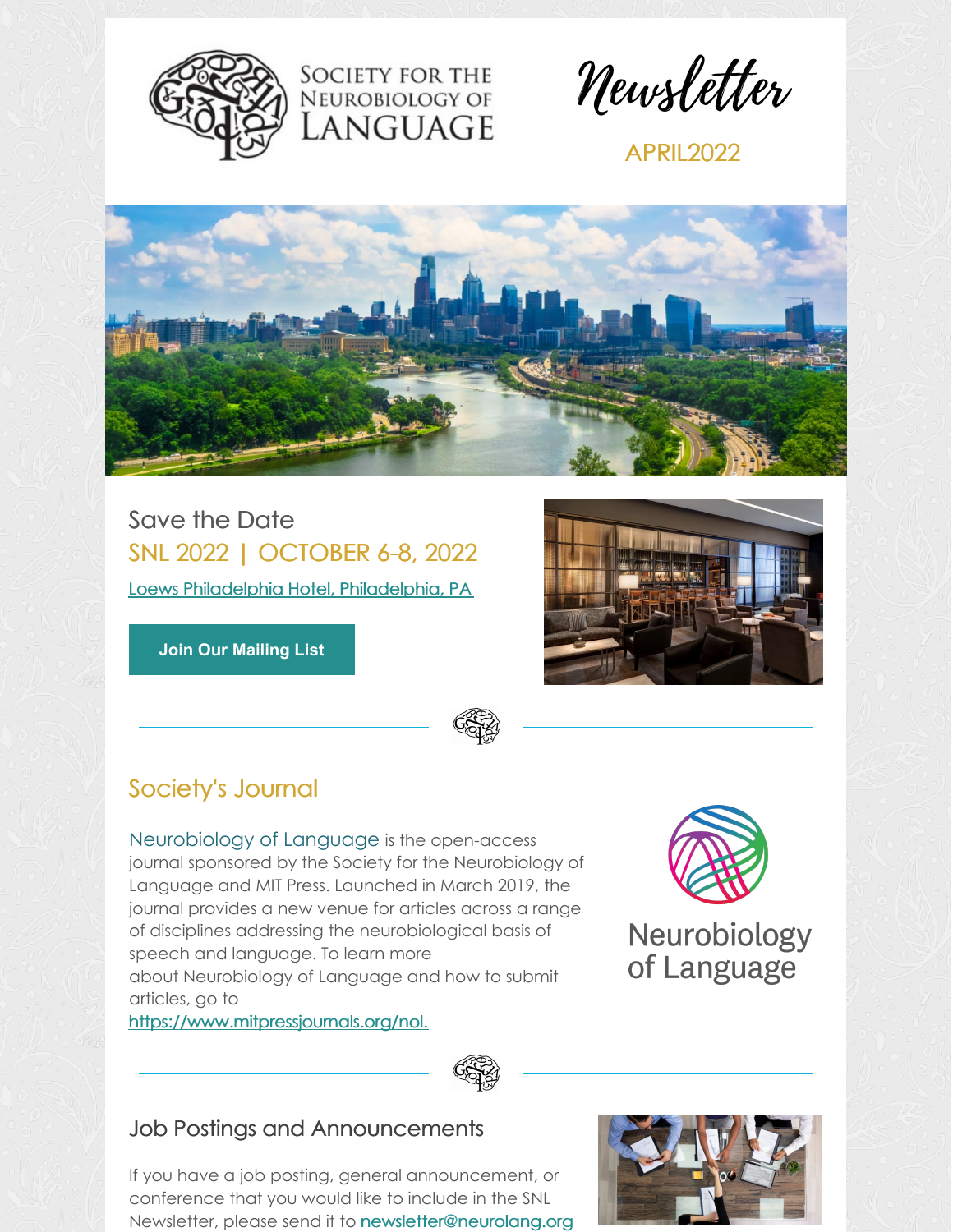

# Job Postings

#### Research Specialist at UPenn

The Laboratory for Cognition and Neural Stimulation (LCNS) at the University of Pennsylvania, directed by Roy Hamilton, PhD, MD, is seeking to immediately fill two full-time paid research specialist positions. Each of these positions offers hands-on engagement with state-of-the-art neurobiological research. One position in LCNS will be dedicated to characterizing and testing people with acquired language impairments (e.g., primary progressive aphasia and post-stroke aphasia) as they participate in an NIH-funded clinical trial under the direction of Dr. Roy Hamilton. The second position, under the direction of Dr. Kelly Sloane, involves research on topics including cognition, executive control, and mechanisms of neuroplasticity after brain injury.

A bachelor's degree is required for these positions. Applicants should have a strong academic background in cognitive psychology/cognitive science, psycholinguistics, linguistics, speech & hearing science, neuropsychology and/or neuroscience, with coursework in statistics and research methods. Preference will be given to applicants with prior research experience and coursework in relevant areas. Other qualifications include:

Evidence of excellent organizational and communication skills;

Demonstration of willingness and ability to flexibly learn new techniques in a dynamic environment; and

· Prior experience in a human subjects research setting is strongly preferred

Applications will be accepted until the positions are filled. Positions are available immediately.

Interested applicants should contact Olu Faseyitan at [faseyita@pennmedicine.upenn.edu](mailto:faseyita@pennmedicine.upenn.edu) or apply directly to the job postings via the following links:

Dr. Roy Hamilton Job Posting Announcement [https://wd1.myworkdaysite.com/en-US/recruiting/upenn/careers-at](https://wd1.myworkdaysite.com/en-US/recruiting/upenn/careers-at-penn/job/HUP/Research-Specialist-B--Neurology-_JR00035132-1)penn/job/HUP/Research-Specialist-B--Neurology-\_JR00035132-1

Dr. Kelly Sloane Job Posting Announcement https://wd1.myworkdaysite.com/recruiting/upenn/careers-at[penn/job/HUP/Research-Specialist-A-B--Neurology-\\_JR00049209-1](https://wd1.myworkdaysite.com/recruiting/upenn/careers-at-penn/job/HUP/Research-Specialist-A-B--Neurology-_JR00049209-1)



# Postdoctoral Position, Vanderbilt University

Applications are invited for a postdoctoral position in the Neural Enhancement of Learning (NEL) Lab in the Department of Special Education of Peabody College, Vanderbilt University. The successful candidate will work with Dr. Katherine Aboud and an interdisciplinary research team using neuroimaging and non-invasive brain stimulation to investigate reading comprehension and text-based learning in adults. The fellow will make research contributions to an innovative collaboration of Vanderbilt faculty and Vanderbilt's interdisciplinary Soldier-Inspired Innovation Incubator to increase our understanding of reading comprehension and learning in the brain, and develop new approaches to brain-based learning enhancement via non-invasive brain stimulation. The fellow will help collect and analyze data from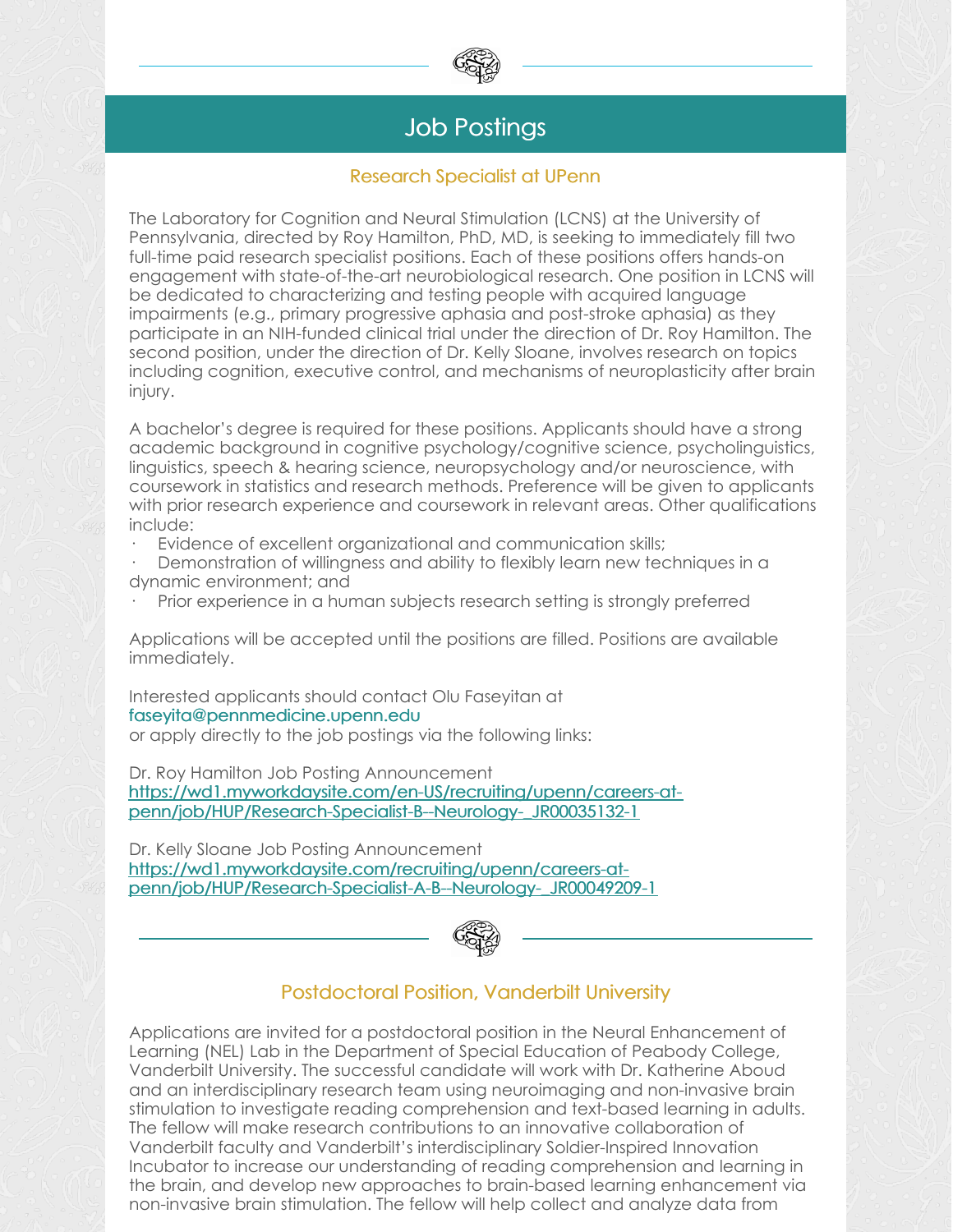several projects focused on neuroimaging, learning and stimulation, with the aim of publishing relevant manuscripts. The fellow will receive mentorship from Dr. Aboud. Key Functions and Expected Performances

#### Data collection and analysis associated with multi-modal neuroimaging/neuromodulation research (fMRI, EEG, tACS)

- Substantial experience with the collection and analysis of fMRI data, with a strong preference for individuals with experience in multiple neuroimaging modalities (fMRI, EEG, DWI) and neuromodulation (tACS/tDCS, TMS).
- Proficient at overseeing research collection pipelines, including consent processes, data management, quality assurance, protocol compliance documentation and management of research assistants and mentees during data collection efforts.
- Proficiency in advanced neuroimaging analytical methodologies, which could include connectivity/dynamical connectivity analyses, multi-modal (fMRI/EEG) neuroimaging analyses, longitudinal modelling, deep learning and other advanced biostatistical models.
- Substantial training and experience in neuroimaging analytical tools (SPM, FSL, AFNI)
- Understanding and capability to accurately and compliantly perform the procedures required of each study protocol, working collaboratively with study participants, other staff and departments, in safely and accurately performing study procedures. Ability to identify and troubleshoot problems.
- Strong preference will be given to individuals with programming skills (Matlab, R, Python) and big data processing.

#### Publication and professional development

- Excellent communication skills and professionalism, including the ability to respectfully communicate with research participants, lab team members, and collaborators.
- Motivation to publish first-author papers in the field of neuroscience as well as regular poster presentations at conferences
- Possibility of mentorship of undergraduate and Master's students.

#### **Qualifications**

- PhD in cognitive neuroscience or a related field.
- Strong publication record that includes first-author publication in the field of neuroscience.

### Preferred Education, Skills, and Experiences:

- Experience administering and scoring standardized tests preferred
- Expertise in reading comprehension and/or learning disabilities preferred.
- Experience in open science practices (e.g. open data, preregistration, BIDS formatting)

Applications should include: a current curriculum vitae, a letter describing clinical and research interests and experience, and the contact information for at least two references. Review of applications will begin immediately and continue until position is filled. Vanderbilt University is an equal opportunity, affirmative action employer with a strong institutional commitment to diversity in all areas.

Contact: Send materials by email to Dr. Aboud [\(Katherine.aboud@vanderbilt.edu](mailto:Katherine.aboud@vanderbilt.edu)). Informal questions and inquiries may also be directed to Dr. Aboud by email.



## Postdoctoral Researcher: Connectivity of the Temporal Lobe Language System (Junior) at the Donders Centre for Cognition

- Employment: 1.0 FTE
- Faculty of Social Sciences
- Required background: PhD
- Application deadline: 6 April 2022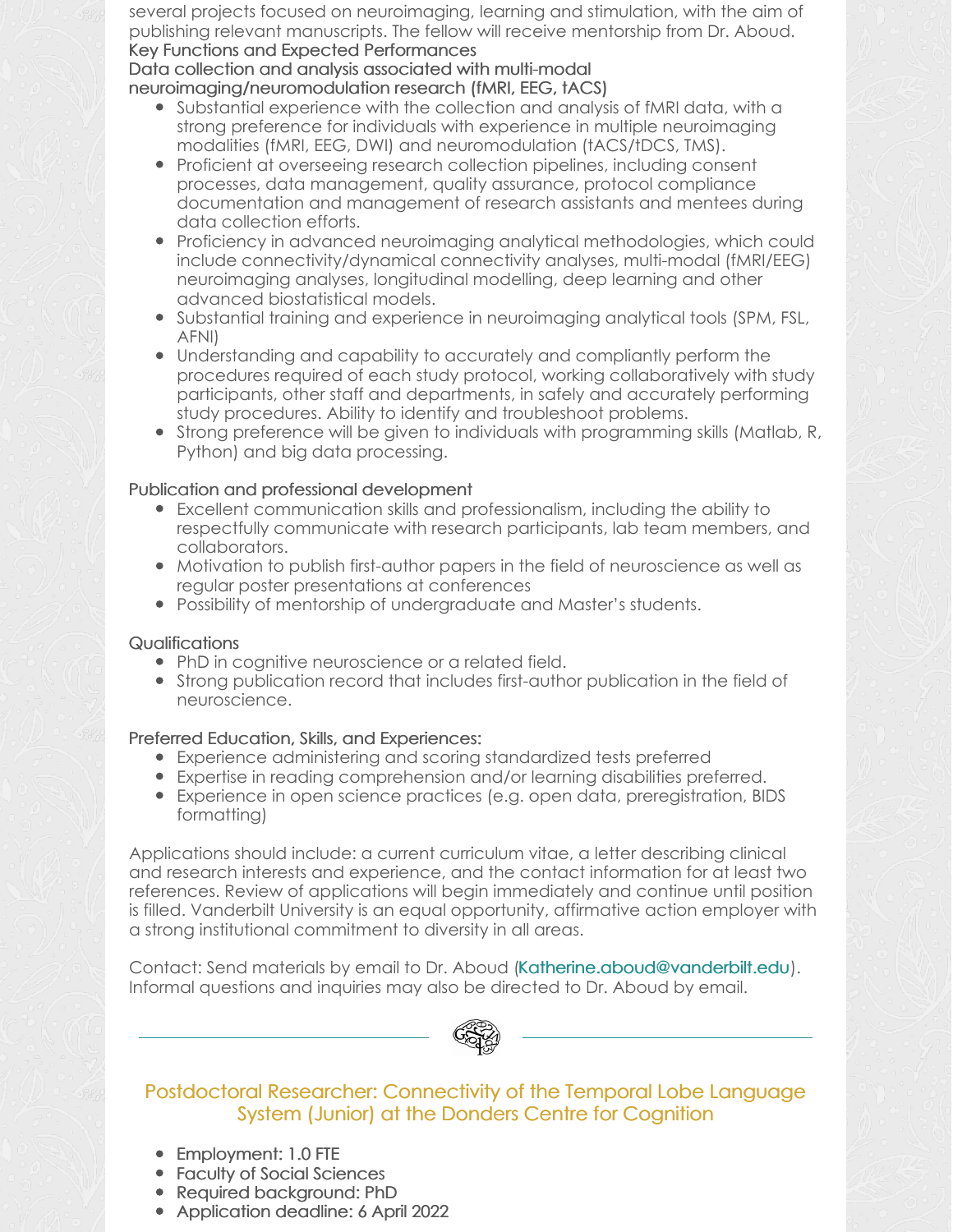A two-year postdoctoral position on individual differences in the organisation of the brain's language network is available at the Donders Institute for Brain, Cognition and Behaviour at Radboud University Nijmegen. We seek a postdoctoral researcher who is interested in using advanced statistical analysis tools to study how differences in the anatomical organisation of the brain are related to differences in brain function and language behaviour.

You will be responsible for studying individual differences in temporal lobe organisation and language behaviour across a large neuroimaging dataset obtained within the context of the Language in Interaction consortium. You will also be responsible for quality control, pre-processing, and statistical analysis of large neuroimaging datasets including diffusion MRI, resting state fMRI, and task-based fMRI data.

You will adapt and further develop advanced analysis methods to study so-called connectivity gradients, use these to characterise individual variance in brain anatomy, and relate observed variance to functional and behavioural data.

You will communicate with a diverse team of researchers who have designed the study and collected and pre-processed the data thus far. You will translate advanced analysis pipelines developed within the consortium to this dataset and communicate the results to the diverse group of researchers forming the consortium and the larger international scientific community.

You will be expected to become a full member of the Language in Interaction consortium and of the Cognitive [Neuroecology](http://www.rbmars.dds.nl/lab.html) Lab and the Sound Learning group at the Donders Centre for Cognition and as such to contribute to lab meetings and consortium meetings, and to perform such scientific citizenship duties that can normally be expected of a postdoctoral researcher. Profile

- You have a PhD in a field with direct relevance for studying connectivity of the brain's language network in large-scale datasets.
- You have previous training and experience in either neuroimage analysis, neurobiology of language, or (ideally) both.
- You are proficient in coding (preference Matlab, Python, and/or shell) and advanced statistical analyses for neuroimaging data.
- Preferably, you have experience working with large datasets, such as the Human Connectome Project or UK Biobank.
- Preferably you also have affinity with brain anatomy and biology.
- You have a critical and careful approach to science, and strive for robustness and reproducibility of results.
- You are highly organised and adept in communicating project plans and outcomes to others, in both spoken and written form.
- You are interested in working together with researchers from a wide range of backgrounds, including working within a larger consortium where some communication may be partly virtual.

#### We are

The Netherlands has an outstanding track record in the language sciences. The research consortium 'Language in [Interaction](https://www.languageininteraction.nl/)', sponsored by a large grant from the Dutch Research Council (NWO), brings together many of the excellent research groups in the Netherlands with a research programme on the foundations of language.

In addition to excellence in the domain of language and related relevant fields of cognition, our consortium provides state-of-the-art research facilities and a research team with ample experience in the complex research methods that will be invoked to address the scientific questions at the highest level of methodological sophistication. These include methods from genetics, neuroimaging, computational modelling, and patient-related research. This consortium realises both quality and critical mass for studying human language at a scale not easily found anywhere else.

You will be appointed at the Donders Institute for Brain, Cognition and [Behaviour](https://www.ru.nl/donders/). The Donders Institute is a world-class interfaculty research centre, that houses more than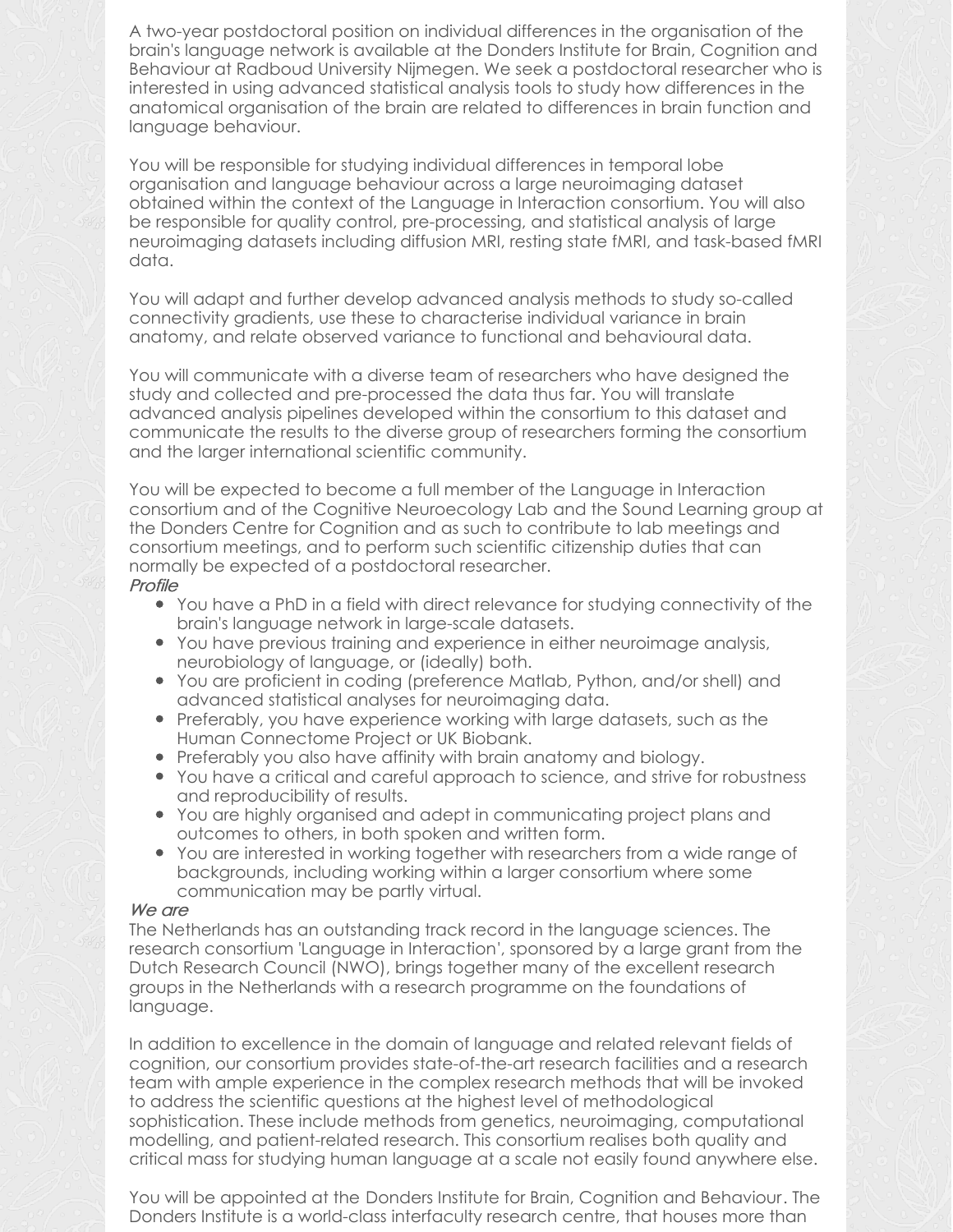700 researchers devoted to understanding the mechanistic underpinnings of the human mind. Research at the Donders Institute is focused around four themes:

1. Language and [communication](https://www.ru.nl/donders/research/theme-1-language-communication/), 2. Perception, action and [decision-making](https://www.ru.nl/donders/research/theme-2-perception-action-decision-making/), 3. [Development](https://www.ru.nl/donders/research/theme-3-plasticity-memory/) and lifelong plasticity, 4. Natural computing & [neurotechnology](https://www.ru.nl/donders/research/theme-4-neural-computation-neurotechnology/). Excellent, state-of-the-art research facilities are available for the broad range of neuroscience research that is being conducted at the Donders Institute. The Donders Institute has been assessed by an international evaluation committee as 'excellent' and recognised as a 'very stimulating environment for top researchers, as well as for young talent'. The Donders Institute fosters a collaborative, multi-disciplinary, supportive research environment with a diverse international staff. English is the lingua franca at the Institute.

#### Radboud University

We want to get the best out of science, others and ourselves. Why? Because this is what the world around us desperately needs. Leading research and education make an indispensable contribution to a healthy, free world with equal opportunities for all. This is what unites the more than 24,000 students and 5,600 employees at Radboud University. And this requires even more talent, collaboration and lifelong learning. You have a part to play!

#### We offer

- Employment for 1.0 FTE.
- The gross monthly starting salary is  $€3,807$  and will be  $€3,964$  (salary scale [11.1](https://www.ru.nl/english/working-at/working-at-radboud-university/employment-conditions/)) in your second year based on a 38-hour working week.
- You will receive 8% holiday allowance and 8.3% end-of-year bonus.
- It concerns a temporary employment for 2 years.
- You will be able to use our Dual Career and Family Care [Services](https://www.ru.nl/english/working-at/working-at-radboud-university/our-way-working-personal-approach/dual-career-family-support-service/). Our Dual Career and Family Care Officer can assist you with family-related support, help your partner or spouse prepare for the local labour market, provide customized support in their search for employment and help your family settle in Nijmegen.
- Working for us means getting extra days off. In case of full-time employment, you can choose [between](https://www.ru.nl/english/working-at/working-at-radboud-university/employment-conditions/more-info-working/flexible-working-times/) 29 or 41 days of annual leave instead of the legally allotted 20.
- Additional employment conditions

Work and science require good employment practices. This is reflected in Radboud University's primary and secondary [employment](https://www.ru.nl/english/working-at/working-at-radboud-university/employment-conditions/) conditions. You can make arrangements for the best possible work-life balance with flexible working hours, various leave arrangements and working from home. You are also able to compose part of your employment conditions yourself, for example, exchange income for extra leave days and receive a reimbursement for your sports subscription. And of course, we offer a good pension plan. You are given plenty of room and responsibility to develop your talents and realise your ambitions. Therefore, we provide various training and development schemes.

### Would you like more information?

For questions about the position, please contact Rogier Mars, Principal Investigator at [rogier.mars@donders.ru.nl](mailto:rogier.mars@donders.ru.nl). Alternatively, you can contact James McQueen, Professor/Director at [james.mcqueen@donders.ru.nl](mailto:james.mcqueen@donders.ru.nl).

### Practical information and applications

You can apply until 6 April 2022, exclusively using the button below. Kindly address your application to Rogier Mars. Please fill in the application form and attach the following documents:

- A letter of motivation.
- Your CV including the names of at least two persons who can provide references.
- The first interviews will take place on Tuesday 26 April. You would preferably begin employment on 1 July 2022 or as soon as possible thereafter.

We can imagine you're curious about our [application](https://www.ru.nl/english/working-at/working-at-radboud-university/application-procedure/) procedure. It offers a rough outline of what you can expect during the application process, how we handle your personal data and how we deal with internal and external candidates.

We drafted this vacancy to find and hire our new colleague ourselves. Recruitment agencies are kindly requested to refrain from responding.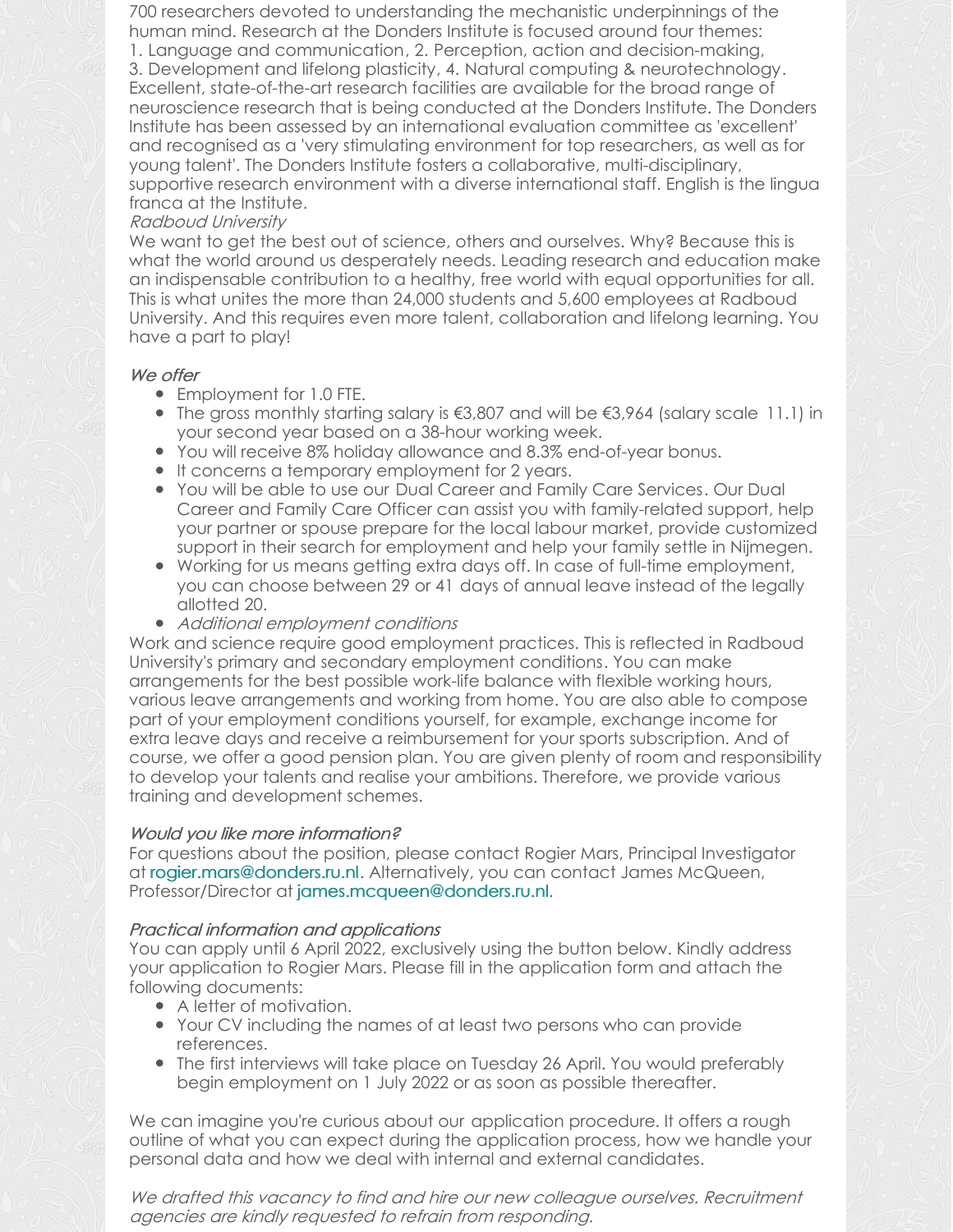

# Postdoctoral Research Position, University of South Carolina

Postdoctoral Fellow: Cognitive Neuroscience of Semantics. A post-doctoral research position is available in the laboratory of Dr. Rutvik Desai at the University of South Carolina, Department of Psychology. The lab focuses on cognitive neuroscience of language and neural representation of concepts using neuroimaging, brain stimulation, patient studies, lesion-symptom mapping, and computational modeling. Excellent facilities for fMRI, TMS, tDCS, EEG, and eye tracking are available. The Fellow will have an exciting opportunity to pursue collaborative and self-directed projects at the Institute for Mind and Brain [\(http://mindandbrain.sc.edu/](http://mindandbrain.sc.edu/)).

Candidates with a PhD in any of the cognitive sciences (e.g., Psychology, Neuroscience, Computer Science) are welcome to apply. A research background in cognitive neuroscience/cognitive science, relevant to semantic or language processing, is required. Expertise with fMRI (including MVPA), or brain stimulation (TMS or tDCS) is required. Experience in one or more of lesion-symptom mapping, behavioral testing or imaging of patient populations, EEG, connectionist modeling, or machine learning is also a positive, along with skills in programming and statistics (e.g., Python, Matlab, R). A promising publication record is a plus. Salary will be commensurate with experience. Applications should include a CV, brief statement of research experience and interests, and names of three referees (who will be asked for a reference letter if necessary; actual letters are not required initially). Expected starting date is Fall 2022, but is flexible. Applications should be sent to [rutvik@sc.edu](mailto:rutvik@sc.edu) and will be assessed as they arrive.

The University of South Carolina is an affirmative action, equal opportunity employer. Women and minorities are encouraged to apply. The University of South Carolina does not discriminate in educational or employment opportunities or decisions for qualified persons on the basis of race, color, religion, sex, national origin, age, disability, sexual orientation or veteran status.



# Full-Time Post-doctoral Research Fellow, University of Michigan

We are seeking a full-time post-doctoral research fellow to study computational and neuroscientific models of auditory-visual speech perception. The research fellow will be jointly supervised by Drs. David Brang [\(https://sites.lsa.umich.edu/brang-lab/](https://sites.lsa.umich.edu/brang-lab/)) and Zhongming Liu [\(https://libi.engin.umich.edu](https://libi.engin.umich.edu)). The goal of this collaboration is to build computational models of perceptual processes using data from intracranial recordings in patients with epilepsy or a brain tumor (iEEG/ECoG). In addition to answering basic scientific questions, this research seeks to improve our understanding of brain tumor physiology to develop novel treatments and neural prostheses in collaboration with Dr. Shawn Hervey-Jumper at UC San Francisco Medical Center (https://herveyjumperlab.ucsf.edu).

The successful applicant will also have freedom to conduct additional research based on their interests, using a variety of methods -- iEEG, fMRI, DTI, lesion mapping, and EEG. The ideal start date is from spring to fall 2022 and the position is expected to last for at least two years, with the possibility of extension for subsequent years.

Required qualifications:

A Ph.D. in psychology, neuroscience, biomedical engineering, computer science, or a related field Experience analyzing neurophysiological signals (EEG, ECoG, MEG, or neurophysiological recordings in animals) Computational abilities (e.g., machine learning or other advanced oscillatory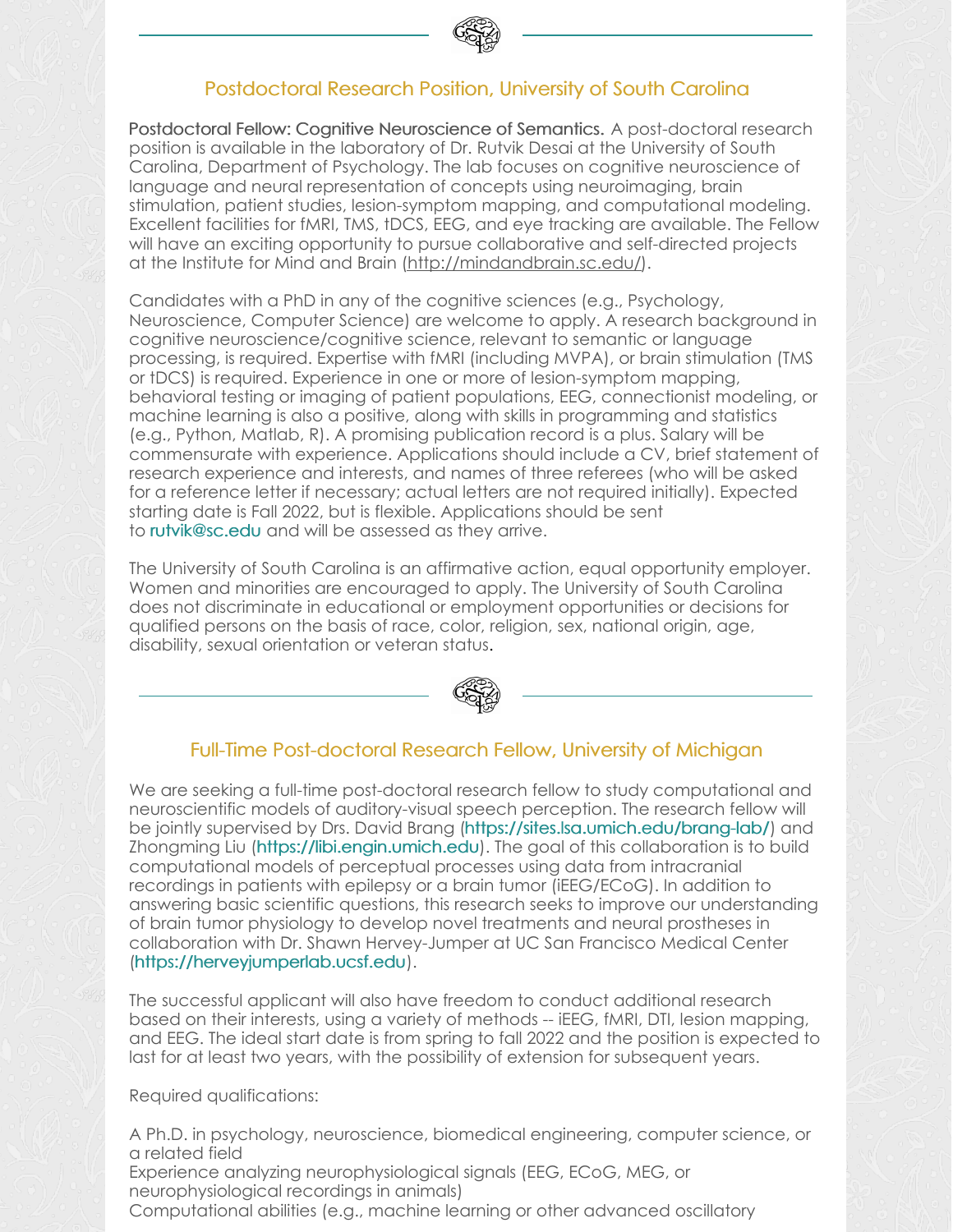analyses) Demonstrated programming skills Publication record, written communication abilities, and interpersonal skills

Please contact Dr. David Brang (dibrang@umich.edu) with questions or to apply. Interested applicants should email their CV, a cover letter describing their research interests and career goals, and contact information for 2-3 references.



# Job Opportunities at the Hearing Institute in Paris

We seek to hire 2 post-docs and 1 PhD student to join the team Neural Coding and [Neuroengineering](https://research.pasteur.fr/fr/team/neural-coding-and-engineering-of-human-speech-functions/) of Human Speech Functions (dir. Anne-Lise Giraud).

Each job description can be found at the following links:

post-doc in [neurodevelopment](https://www.dropbox.com/s/itj78lvmh8gc6lc/JobOffer%5Bpostdoc%5D_Fund%5BANR%5D_IDA%5BParis%5D.pdf?dl=0) post-doc in [neuroengineering](https://www.dropbox.com/s/ub8r6yd39p8horx/JobOffer%5Bpostdoc%5D.pdf?dl=0) PhD student in [neurodevelopment](https://www.dropbox.com/s/upmdjy2b7db0nm5/JobOffer%5Bdoc%5D_Fund%5BANR%5D_IDA%5BParis%5D.pdf?dl=0)



#### Postdoctoral Researcher: Neural Oscillations and Replay for Generalisation and Novel Inference

- Employment: 1.0 FTE
- Gross monthly salary:  $\leq 3.821 \leq 5.230$
- Donders Centre for Cognitive Neuroimaging
- Required background: PhD
- Application deadline: 14 April 2022

The ability to generate novel, compositional solutions is fundamental to adaptive behaviour in our uncertain world. This generative capacity is commonly studied in domains of action planning, reasoning and vision, but its computational efficiency is also exemplified by our unique ability to create new meaning on the fly, using words, phrases and sentences. MEG provides a unique window onto the temporal evolution of the neural computations underlying novel inference. Are you passionate about integrating insights across domains of action planning, vision and language to unravel the mechanisms of novel inference? As a postdoctoral researcher with MEG/EEG expertise you will be part of a team of researchers studying the computations of novel inference.

As a postdoctoral researcher, you will study the role of neural oscillatory signals and neural replay in the learning and inference of novel meaning for language. Compositionality is fundamental to adaptive behaviour in different cognitive domains (e.g. language, vision, memory and action planning). The human ability to compose complex representations from basic building blocks depends critically on abstract, generalisable knowledge, and implicates the hippocampus and medial prefrontal cortex. What are the neurocomputational mechanisms that underlie inference and generation of the meaning of new words? Are they shared across cognitive domains? If yes, how? The project aims to advance our knowledge of the brain mechanisms of flexible and efficient behaviour, as well as of shared inferential mechanisms across cognitive domains.

To this end, you will design, conduct, analyse and disseminate MEG experiments with a novel paradigm of artificial language learning to probe the neural underpinnings of inference with a focus on theta oscillations, commonly associated with medial prefrontal-hippocampal circuitry. You will also apply representational similarity and sequential decoding analyses to explore the role of computational mechanisms,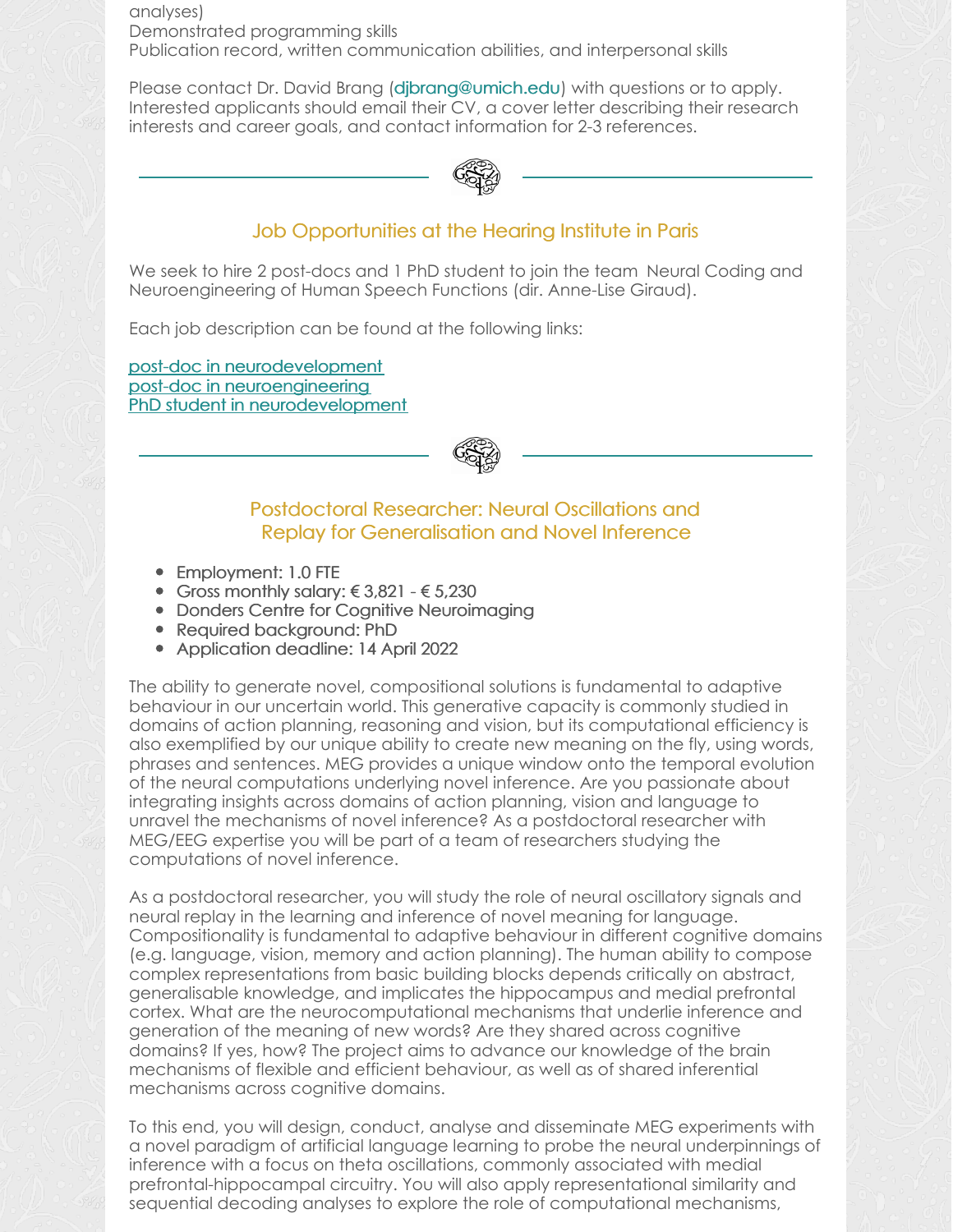commonly associated with the hippocampus, like neural replay.

You will be embedded in Prof. Roshan Cools' Motivational and Cognitive Control group at the Donders Centre for Cognitive [Neuroimaging.](http://www.roshancools.com/) Moreover, you will be part of the Big Question 5 team of the Language in Interaction research [consortium](https://www.languageininteraction.nl/research-organization/big-questions/big-question-5/) and collaborate closely with Dr Xiaochen Zheng, coordinating postdoctoral researcher of the Big Question 5 team. Finally, you will collaborate with Dr [Vitoria](https://vitoriapiai.science/) Piai at the Donders Centre for Cognition.

Profile

- You are a highly motivated candidate with expertise in electrophysiology (e.g., MEG, EEG), an interest in novel inference for adaptive behaviour, and a collaborative team spirit.
- You hold a PhD in cognitive neuroscience, psychology, or a related field.
- You have demonstrable experience with research using electrophysiological methods.
- You have experience with advanced computational/statistical modelling of cognitive neuroscience data.
- You have a strong interest in the neural computations of human cognition.
- You have a team science mindset.
- You have an excellent command of written and spoken English. A good command of spoken Dutch is desirable but not mandatory.

#### We are

The Donders Institute for Brain, Cognition and Behavior is a world-class interfaculty research Centre that houses more than 700 researchers devoted to understanding the mechanistic underpinnings of the human mind. Research at the Donders Institute is focused around four themes: 1. Language and [communicatio](https://www.ru.nl/donders/research/theme-1-language-communication/)[n,](https://www.ru.nl/donders/research/theme-2-perception-action-decision-making/) 2. Perception, action and control, 3. [Plasticity](https://www.ru.nl/donders/research/theme-3-plasticity-memory/) and memory, 4. Neural computation and [neurotechnology.](https://www.ru.nl/donders/research/theme-4-neural-computation-neurotechnology/) Excellent, state-of-the-art research facilities are available for the broad range of neuroscience research that is being conducted at the Donders Institute. The Donders Institute has been assessed by an international evaluation committee as excellent and recognized as a 'very stimulating environment for top researchers, as well as for young talent'. The Donders Institute fosters a collaborative, multidisciplinary, supportive research environment with a diverse international staff. English is the lingua franca at the Institute.

The mission of the Donders Centre for Cognitive Neuroimaging (DCCN) is to conduct cutting-edge fundamental research in cognitive neuroscience. Much of the rapid progress in this field is being driven by the development of complex neuroimaging techniques for measuring activity in the human brain - an area in which the Centre plays a leading role. The research themes cover central cognitive functions, such as perception, action, control, emotion, decision-making, attention, memory, language, learning and plasticity. The Centre also aims to establish how the different brain areas coordinate their activity with very high temporal precision to enable human and animal cognition. Our internationally renowned Centre currently hosts more than 100 PhD candidates and postdoctoral researchers from more than 25 countries, offering a stimulating and multidisciplinary research environment. The Centre is equipped with four MRI scanners (7T, 3x 3T), a 275-channel MEG system, an EEG-TMS laboratory, several (MR-compatible) EEG systems, and high-performance computational facilities.

### Radboud University

We want to get the best out of science, others and ourselves. Why? Because this is what the world around us desperately needs. Leading research and education make an indispensable contribution to a healthy, free world with equal opportunities for all. This is what unites the more than 24,000 students and 5,600 employees at Radboud University. And this requires even more talent, collaboration and lifelong learning. You have a part to play!

#### We offer

- Employment for 1.0 FTE.
- The gross monthly salary amounts to a minimum of  $\epsilon$ 3,821 and a maximum of €5,230 based on a 38-hour working week, depending on previous education and number of years of relevant work experience [\(salary](https://www.ru.nl/english/working-at/working-at-radboud-university/employment-conditions/) scale 11).
- You will receive 8% holiday allowance and 8.3% end-of-year bonus.
- This is a temporary position on a fixed-term contract for the maximum duration of 2 years.
-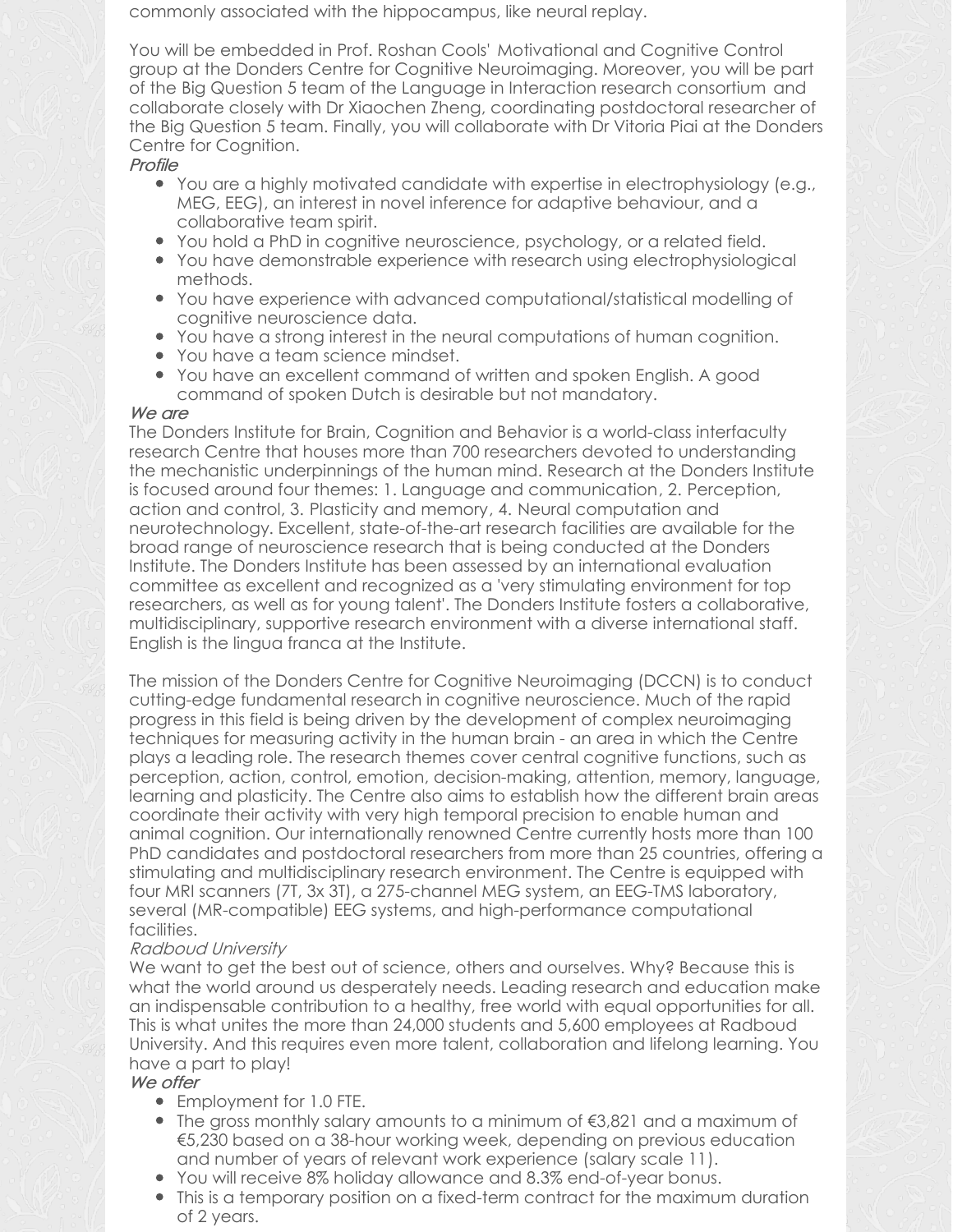- You will be able to use our Dual Career and Family Care [Services](https://www.ru.nl/english/working-at/working-at-radboud-university/our-way-working-personal-approach/dual-career-family-support-service/). Our Dual Career and Family Care Officer can assist you with family-related support, help your partner or spouse prepare for the local labour market, provide customized support in their search for employment and help your family settle in Nijmegen.
- Working for us means getting extra days off. In case of full-time employment, you can choose [between](https://www.ru.nl/english/working-at/working-at-radboud-university/employment-conditions/more-info-working/flexible-working-times/) 29 or 41 days of annual leave instead of the legally allotted 20.
- Additional employment conditions

Work and science require good employment practices. This is reflected in Radboud University's primary and secondary [employment](https://www.ru.nl/english/working-at/working-at-radboud-university/employment-conditions/) conditions. You can make arrangements for the best possible work-life balance with flexible working hours, various leave arrangements and working from home. You are also able to compose part of your employment conditions yourself, for example, exchange income for extra leave days and receive a reimbursement for your sports subscription. And of course, we offer a good pension plan. You are given plenty of room and responsibility to develop your talents and realise your ambitions. Therefore, we provide various training and development schemes.

#### Would you like more information?

For questions about the position, please contact Roshan Cools, Principal Investigator at [roshan.cools@donders.ru.nl](mailto:roshan.cools@donders.ru.nl). Alternatively, you can contact Vitoria Piai, Principal Investigator at [vitoria.piai@donders.ru.nl](mailto:vitoria.piai@donders.ru.nl).

#### Practical information and applications

You can apply until 14 April 2022, exclusively using the button below. Kindly address your application to Roshan Cools. Please fill in the application form and attach the following documents:

- A letter of motivation.
- Your CV including the contact details of two references.
- Your top 2 outputs (e.g. publications).

The first round of interviews will be held on Wednesday 20 April. You would preferably begin employment on 1 June 2022 or as soon as possible.

We can imagine you're curious about our [application](https://www.ru.nl/english/working-at/working-at-radboud-university/application-procedure/) procedure. It offers a rough outline of what you can expect during the application process, how we handle your personal data and how we deal with internal and external candidates.

We drafted this vacancy to find and hire our new colleague ourselves. Recruitment agencies are kindly requested to refrain from responding.



## Open Post-doctoral Positions in Auditory Cognitive Neuroscience Carnegie Mellon University

We are seeking a creative, energetic postdoctoral auditory cognitive (neuro)scientist to join our research team. We have several opportunities for postdoctoral research among a vibrant, international mentoring team that weds the joint expertise of Lori Holt and Barbara Shinn-Cunningham (Carnegie Mellon University), Taylor Abel (University of Pittsburgh) and Frederic Dick and Adam Tierney (UCL and Birkbeck College, University of London).

Our ongoing research projects span MRI/fMRI, scalp electrophysiology, intracerebral cortical recordings in human neurosurgical contexts and behavioral learning paradigms including incidental training embedded in videogames. We welcome applications from energetic early career researchers with an ambition to think hard about how auditory perception intersects with attention, learning and memory across environmental sounds, speech, and voice. Among our funded projects from NIH, NSF, and ESRC, we have ongoing work investigating the impact of learning on selective attention to acoustic dimensions, the role of statistical learning in voice and speech perception and production, general learning mechanisms in dyslexia, learning across continuous second language speech input, and the cortical representation of speech and auditory categories.

The position also will involve many opportunities for professional development and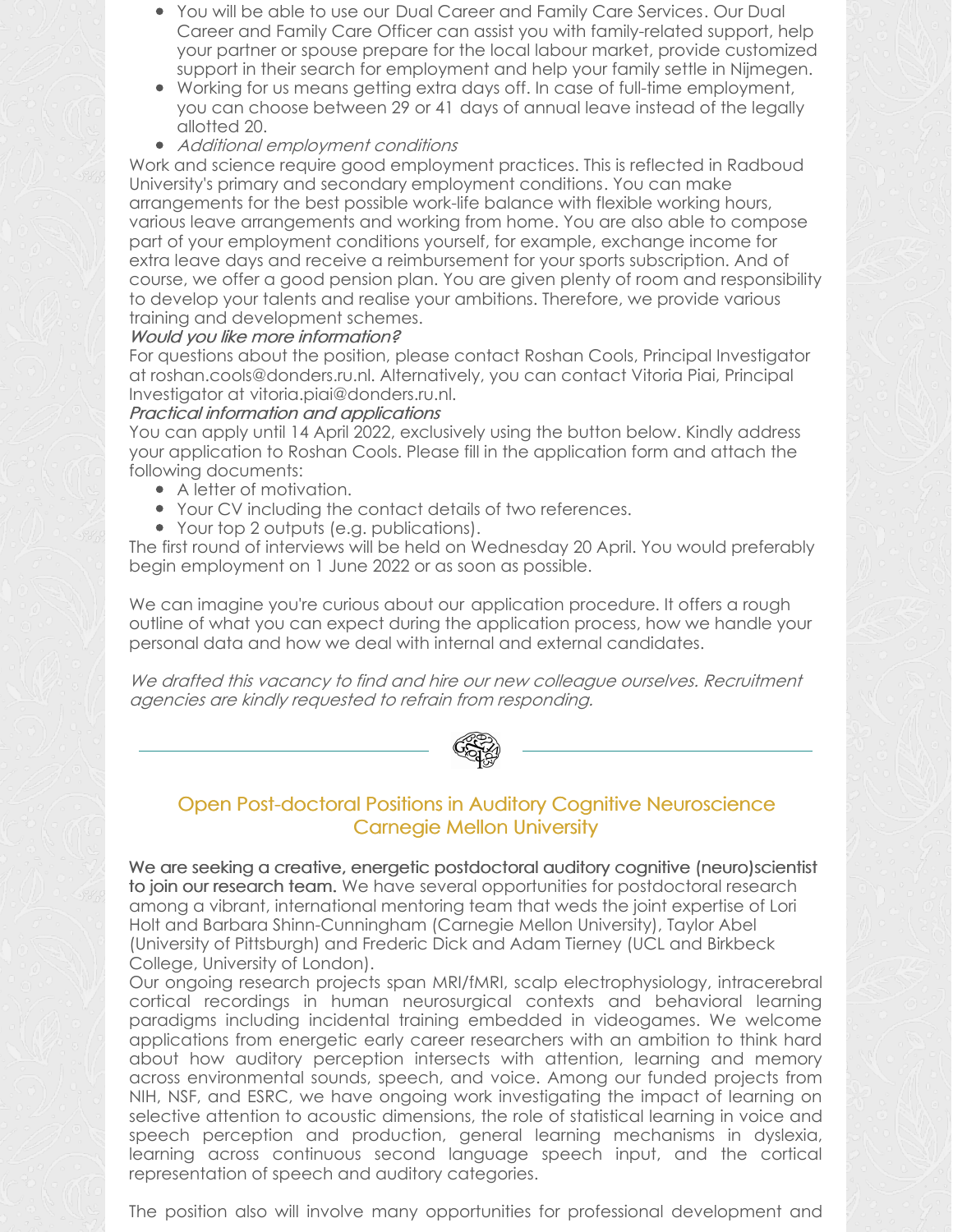cross-lab international training. Based in London or Pittsburgh (with many opportunities for research stays in both locations) candidates will join some of the most vibrant and interactive auditory and language research communities in the world. In Pittsburgh, there is a growing and highly interactive Pittsburgh Cognitive Auditory Neuroscience (PCAN) collective committed to understanding the behavioral, psychological and biological bases of human audition. The Center for the Neural Basis of Cognition is also a major hub of interdisciplinary neuroscience research that joins Carnegie Mellon and the immediately adjacent University of Pittsburgh. In London, there is a flourishing auditory cognitive neuroscience community at Birkbeck and UCL, with a wide range of weekly talks, seminars, and a highly collaborative atmosphere. There are also dynamic links with researchers across London universities, and in nearby Oxford and Cambridge. The psychology and neurosciences community in London is one of the world's largest; it is also a major international center for MRI, EEG, and MEG methods development.

Together, these institutions boast research strengths in human, nonhuman animal, and clinical approaches to understanding auditory behavior. The successful candidate will be welcomed into a thriving, interdisciplinary intellectual community. Researchers in this highly supportive environment seek to span disciplines and employ multiple methodologies in their research. Facilities in both locations include state-ofthe-art MRI facilities, EEG, NIRS, and MEG systems, and large-scale, high-performance computing clusters situated in a highly collaborative environment.

Pittsburgh, home to Carnegie Mellon University, is consistently rated among the most livable cities in America. With low cost-of-living, a thriving restaurant scene, a wealth of outdoor activities, and an accessible cultural district, there are ample opportunities to cultivate good work-life balance while advancing your scientific goals. The Bloomsbury campus of Birkbeck and UCL in central London has long been a hub of European intellectual life, and is within a few minutes' walking distance to cultural centers and landmarks in London's West End, Soho, Southbank, and many other areas.

We believe that equity and diversity make for better science. We especially encourage candidates from diverse backgrounds to apply. Qualifications:

- A passion for thinking big about the auditory system
- A fundamental curiosity about how the brain coordinates auditory behavior, and a willingness to engage in collaborative research in a workplace that values intellectual playfulness
- A PhD in neuroscience, psychology, engineering, or related
- Broad experience with neuroscience or cognitive science literature; previous expertise with auditory cognitive neuroscience research is advantageous
- A computational mindset is highly desirable. Statistical and programming skills (e.g., Matlab, Python, R); One or more years of experience with coding, data analysis, or computational modeling
- Enjoyment of working with and teaching others; willingness to play a role in mentoring more junior researchers in the group
- Fluency in speaking and writing in English
- **•** Demonstrated ability to write results for publication in the scientific literature
- Flexibility, ability to learn quickly
- The ability to work independently as well as part of a scientific team

In the US, compensation will be aligned to the National Institutes of Health salary pay scale, according to experience. In the UK, salaries will be set by the UKRI pay scale. Initial appointments will be for one year, with further funding possible for additional years upon satisfactory performance.

Please apply with a cover letter expressing your research expertise, qualifications, interests, long-term research/career goals and short-term goals for the postdoctoral period. Please also include a CV and the names of at least two references in an email to Christi Gomez ([cladams@andrew.cmu.edu](mailto:cladams@andrew.cmu.edu)). You may direction questions and/or applications to Lori Holt ([loriholt@cmu.edu](mailto:loriholt@cmu.edu)) and Fred Dick [\(f.dick@ucl.ac.uk](mailto:f.dick@ucl.ac.uk)). The positions are open immediately and candidates will be sought until the positions are filled.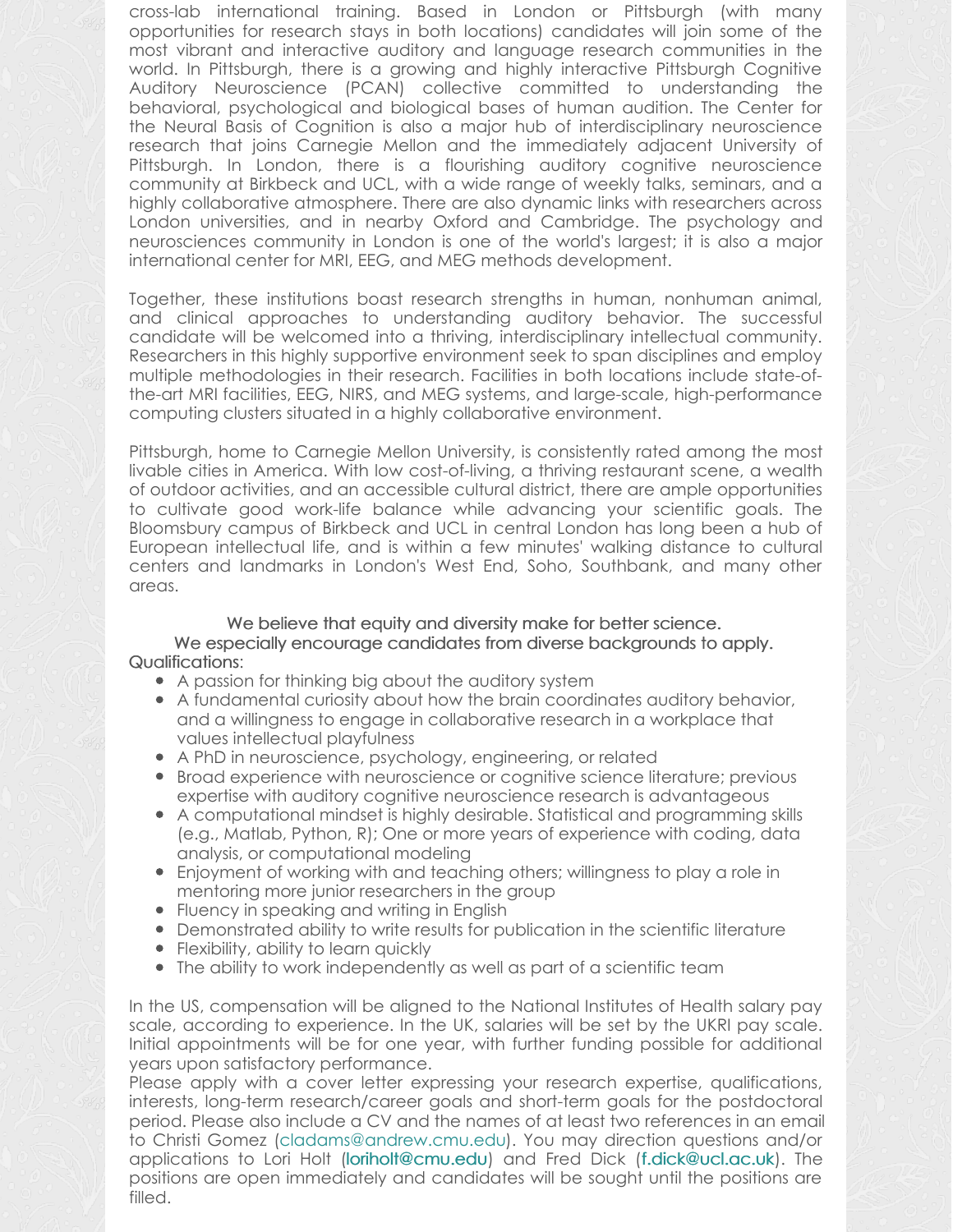All institutions do not discriminate in admission, employment, or administration of its programs or activities on the basis of race, color, national origin, sex, handicap or disability, age, sexual orientation, gender identity, religion, creed, ancestry, belief, veteran status, or genetic information. Furthermore, Carnegie Mellon University does not discriminate and is required not to discriminate in violation of federal, state, or local laws or executive orders.



#### **Post-doctoral Research Associate**

Summary and Responsibilities: The Language Acquisition and Brain Laboratory (PI: Dr. Zhenghan Qi; <https://qlab.sites.northeastern.edu/>) at Northeastern University is inviting applications for a postdoctoral position to support ongoing projects in the lab. The lab uses a

variety of behavioral and neuroimaging techniques such as eye-tracking, EEG, and fMRI to investigate how the neural organization for language processing changes from childhood through adulthood and how differently language networks function in neurodevelopmental disorders, such as autism spectrum disorder, dyslexia, language impairment, and schizophrenia. We also ask how knowledge of our brain might enhance language learning and language intervention. We have several ongoing projects that investigate the contribution of statistical learning, predictive learning, and social cognition in language acquisition in both children and adults. Opportunities will include leading and participating in ongoing research projects, analyzing rich neuroimaging datasets for publications, developing and writing research proposals, participating in academic mentorship of research assistants

and graduate students, dissemination of research findings at professional conferences, and career development resources through Northeastern University and the Greater Boston area.

#### Qualifications:

Applicants must hold a PhD degree in psychology, neuroscience, communication sciences and disorders, cognitive science, biomedical engineering, or related fields. Applicants should have strong analytical skills with neuroimaging data (EEG, fMRI, MRI, or DTI) and proficient programming skills. Previous experiences working with pediatric population, strong collaboration and organizational skills are highly desirable.

Applicant

Instructions: Please submit a CV, cover letter, unofficial transcript, and contact information of three references sent to Dr. Zhenghan Qi, at [z.qi@northeastern.edu](mailto:z.qi@northeastern.edu).

Category: Post-doctoral Student Name of the lab: The Language Acquisition and Brain Laboratory [\(https://qlab.sites.northeastern.edu/](https://qlab.sites.northeastern.edu/))

Name of supervisor: Dr. Zhenghan Qi Closing date:

Application will be reviewed immediately until the position is filled. The appointment can be renewed annually subject to funding and progress. The expected start date for the position can be negotiable, but ideally summer or early fall 2022.

Job post link: [https://northeastern.wd1.myworkdayjobs.com/careers/job/Boston-MA-](https://northeastern.wd1.myworkdayjobs.com/careers/job/Boston-MA-Main-Campus/Postdoctoral-Research-Associate_R104399)Main-Campus/Postdoctoral-Research-Associate\_R104399

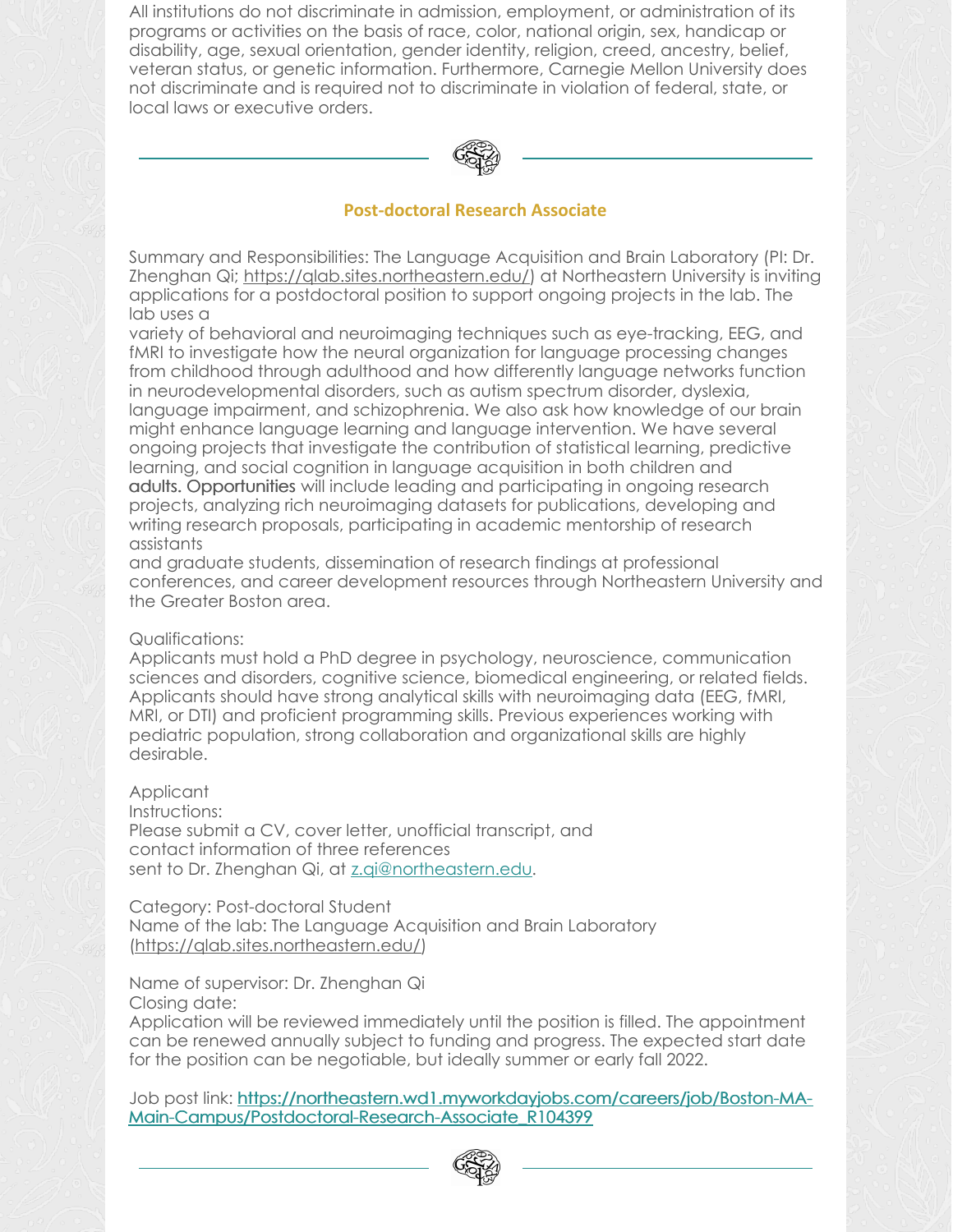## Visiting Assistant Professor, University of Kansas

The Department of Linguistics at the University of Kansas invites applications for a nontenure track, limited term appointment for two academic years for a Visiting Assistant Professor position to begin as early as August 18, 2022. Applicants should have a Ph.D. in Linguistics or a closely related field with a specialization in Psycholinguistics (expected by the start date of the appointment). Expertise in psycholinguistic research on sound structure is preferred, but the position is also open to candidates who focus on psycholinguistic research in other areas such as morphology and syntax. Expertise in an additional area such as neurolinguistics, language acquisition, or sociolinguistics is also preferred. The successful candidate should demonstrate excellence in teaching as well as a strong record of research in psycholinguistics. The teaching load is three courses in the fall and three courses in the spring, including introductory courses in linguistics and more specialized courses in Psycholinguistics at the undergraduate and graduate levels.

In a continuing effort to enrich the academic environment and provide equal educational and employment opportunities, KU actively encourages applications from members of underrepresented groups in higher education. The successful candidate must be eligible to work in the U.S. by the time of appointment.

The University of Kansas is located in the beautiful, historic, and culturally vibrant city of Lawrence, a thriving community 40 minutes from the Kansas City metropolitan area and 30 minutes from the state capital, Topeka. Lawrence, a progressive college town of 95,000, boasts a lively downtown with many music venues, award-winning restaurants, and a nationally celebrated independent bookstore among its many independently owned small businesses. The College of Liberal Arts and Sciences is the largest school within the campus and plays a central role within the University. Founded in 1865, KU is a designated Carnegie comprehensive doctoral and research university and is one of only 34 public members of the prestigious Association of American Universities (AAU). The University enrolls more than 28,000 students and offers students and faculty opportunities to collaborate in its graduate and professional programs, which include education, public health, medicine, law, and a number of allied social science and humanities disciplines.

### Job Duties:

Teaching/Advising: (60%): Advise and mentor graduate students in the Linguistics Department and serve on undergraduate and graduate committees, as appropriate. Teach three courses in the fall and three courses in the spring at the undergraduate and graduate levels, including introductory courses in linguistics, undergraduate and graduate courses in psycholinguistics, and advanced seminars or other courses in research areas appropriate to the candidate's qualifications. Teaching duties include developing syllabi, preparing and teaching lectures, creating, administering, and grading homework assignments and exams, holding regular office hours, and supervising Graduate Teaching Assistants when appropriate.

Research: (20%): Establish and maintain an active and productive program of research within area of specialization.

Service: (20%): Visiting faculty members are expected to participate in departmental events and actively contribute to the workings of the University community. They are expected to perform service to the Department, College, University, and the profession at large.

### Required Qualifications:

- Ph.D. in Linguistics or closely related field (expected by the start date of the appointment), with a specialization in Psycholinguistics.
- Potential for high quality teaching and a commitment to teaching excellence at the undergraduate and graduate levels.
- A strong record of research in psycholinguistics.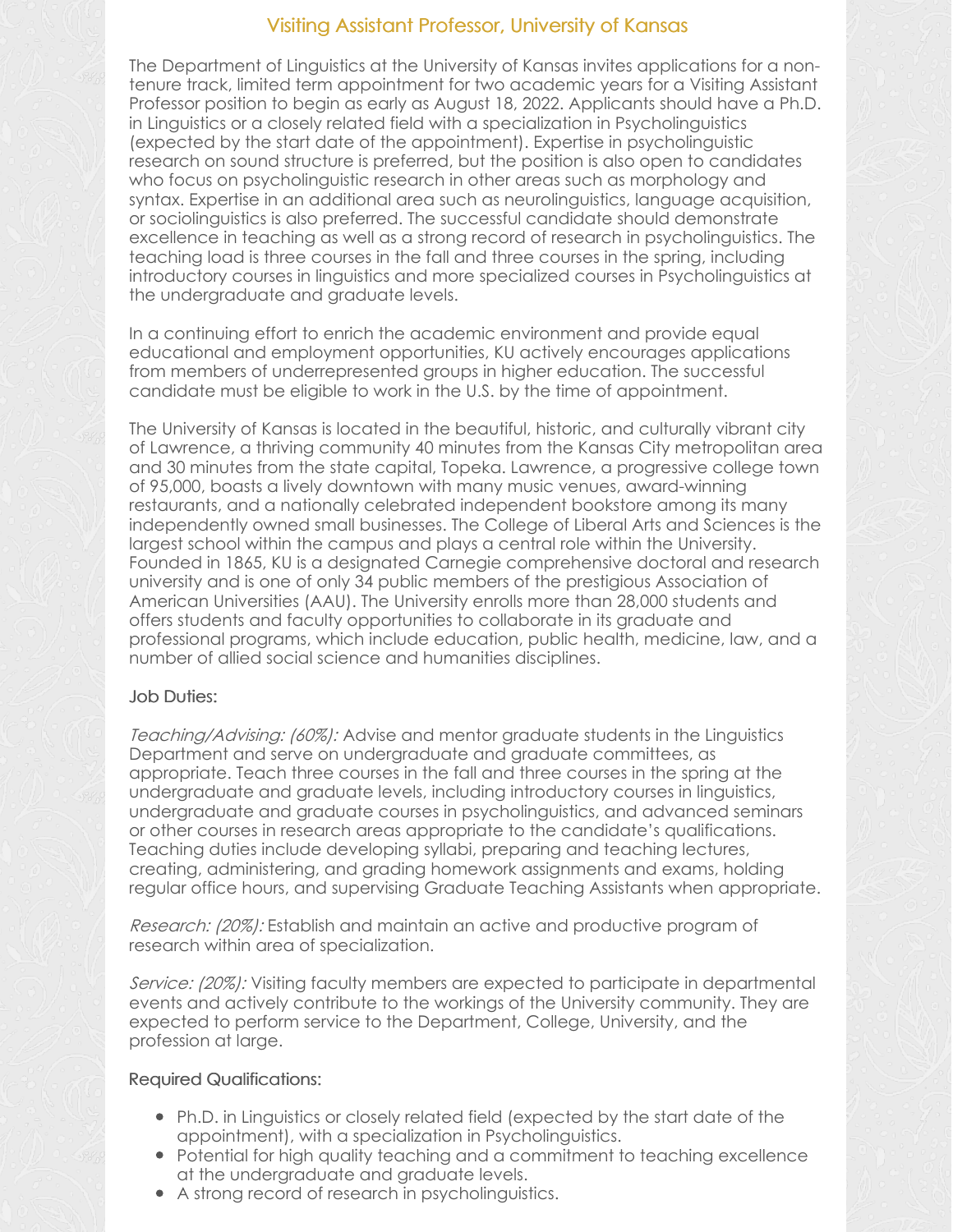#### Additional Candidate Instructions

For a complete announcement and application instructions, go to <http://employment.ku.edu/academic/21653BR>. A complete application will include the following documents with your on-line application profile:

- 1. letter of application outlining interest in and qualifications for the position
- 2. curriculum vitae
- 3. eaching statement
- 4. evidence of teaching effectiveness such as student teaching evaluations if available
- 5. research statement
- 6. representative research publications
- 7. contact information for three references

In addition to the materials above, learning about each applicant's contribution and engagement in areas of diversity is an important part of KU's mission. As a result, applicants will be presented the following question at the time of application. The response must be within 4,000 characters or less.

Describe your experiences working with people from diverse backgrounds, and explain how those experiences reflect your commitments to diversity, equity, and inclusion.

Initial review of applications will begin April 25, 2022 and will continue until a pool of applicants has been accepted. Salary is commensurate with experience. If you have questions about the position, please contact Professor Annie Tremblay, Department of Linguistics, [atrembla@ku.edu](mailto:atrembla@ku.edu).

The University of Kansas prohibits discrimination on the basis of race, color, ethnicity, religion, sex, national origin, age, ancestry, disability status as a veteran, sexual orientation, marital status, parental status, gender identity, gender expression, and genetic information in the university's programs and activities. Retaliation is also prohibited by university policy. The following persons have been designated to handle inquiries regarding the nondiscrimination policies and are the Title IX coordinators for their respective campuses: Director of the Office of Civil Rights & Title IX, civilrights@ku.edu, Room 1082, Dole Human Development Center, 1000 Sunnyside Avenue, Lawrence, KS 66045, 785-864-6414, 711 TTY (for the Lawrence, Edwards, Parsons, Yoder, and Topeka campuses); Director, Equal Opportunity Office, Mail Stop 7004, 4330 Shawnee Mission Parkway, Fairway, KS 66205, 913-588-8011, 711 TTY (for the Wichita, Salina, and Kansas City, Kansas medical center campuses).



## Postdoctoral and Graduate Student Positions at Georgetown University in Auditory Cognitive Neuroscience

### Postdoctoral Position at Georgetown University in Auditory Cognitive Neuroscience

The Laboratory of Integrative Neuroscience and Cognition at Georgetown University, directed by Josef Rauschecker, is looking to hire a postdoctoral fellow for a period of two years or longer.

We are seeking a highly talented, innovative and enthusiastic postdoc to begin immediately or in summer 2022. This postdoctoral position will involve single- and multi-unit recordings from auditory and premotor cortex as well as the basal ganglia on an NIH-funded grant involving nonhuman primates. Strong candidates will also have skills in advanced functional brain imaging.

Postdoc Candidate Qualifications:

• PhD in Neuroscience, or another related discipline

• Interest in neural mechanisms of perception, auditory processing, development, speech and language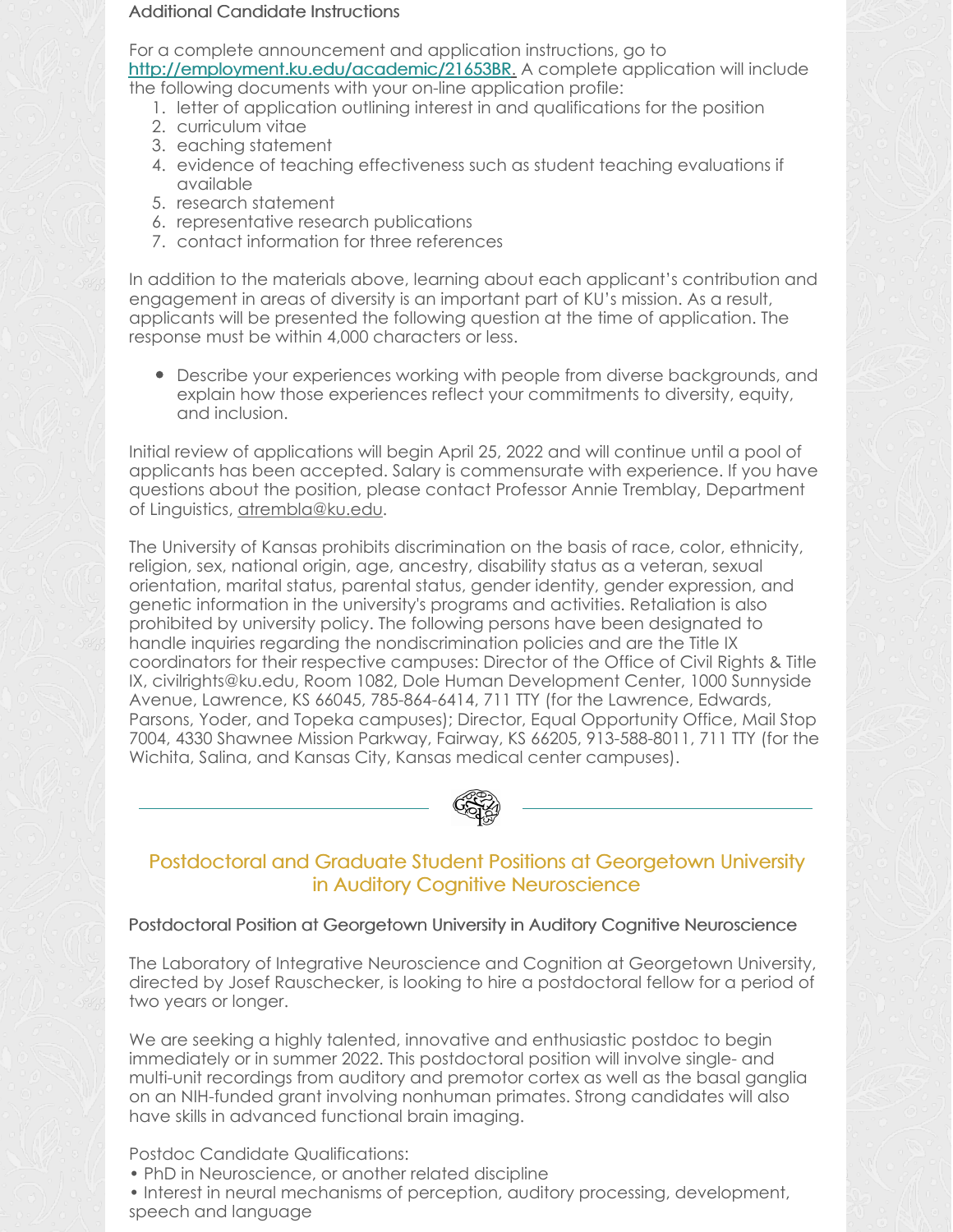• Experience with neuroimaging data, basic and advanced analysis of brain activation and connectivity (fMRI) and prior experience with electrophysiology would be desirable

• Strong programming and statistical skills (Matlab or Python) The postdoc position is open immediately until filled, with a flexible start date (June 1, if possible).

Follow the links below to learn more: Neuroscience department: [neuro.georgetown.edu](https://neuro.georgetown.edu/) Rauschecker lab: [linc.georgetown.edu](https://linc.georgetown.edu/) Georgetown University: [www.georgetown.edu](http://www.georgetown.edu)

To apply please send a cover letter, your CV, and names of 2-3 references to Josef Rauschecker [\(rauschej@georgetown.edu](mailto:rauschej@georgetown.edu)).

#### Graduate Student Position at Georgetown University in Auditory Cognitive **Neuroscience**

The Rauschecker Lab also has a position open for a Graduate Student (PhD). The student will work with the postdoc on the above project, training macaques in auditory sequence learning and will acquire advanced electrophysiological recording techniques. Post-bac experience and programming skills are highly desirable.

# **Other**

#### International Symposium on Bilingualism 14 - Diversity Now -

#### We are currently inviting proposals for symposia

Symposia are 120-minute blocks that allow for extended, interactive discussion on a specific topic, focusing on a cluster of independent yet related papers. Each symposium consists of four slots, and should consist either of four presentations, or of three presentations and a discussion.

Proposals must include a general abstract describing the symposium as a whole (max. 1 page), as well as abstracts for all individual presentations (each no longer than 1 page, plus up to 1 extra page for figures and references). Sufficient detail should be provided to allow peer reviewers to judge the merit of the proposal. The person submitting the symposium proposal is responsible for securing the permission and co-operation of all participants before the proposal is submitted.

All proposals should be anonymous. Please delete from your submission any details that might identify you (including those in the metadata).

For details on formatting requirements, download the proposal template from <https://www.isb14.com/call-for-papers/call-for-symposia>.

Proposals should be uploaded to the ISB14 submission portal [\(https://app.oxfordabstracts.com/stages/3999/submitter](https://app.oxfordabstracts.com/stages/3999/submitter)) by 1 September 2022.



## Call for Abstracts

The Crosslinguistic Perspectives on Processing and Learning Workshop (X-PPL) brings together the growing community of researchers working to expand the diversity of languages in the scope of experimental or corpus research on adults or language acquisition. This research is driven by the recognition that structural/typological and socio-cultural diversity represents different opportunities to see processing and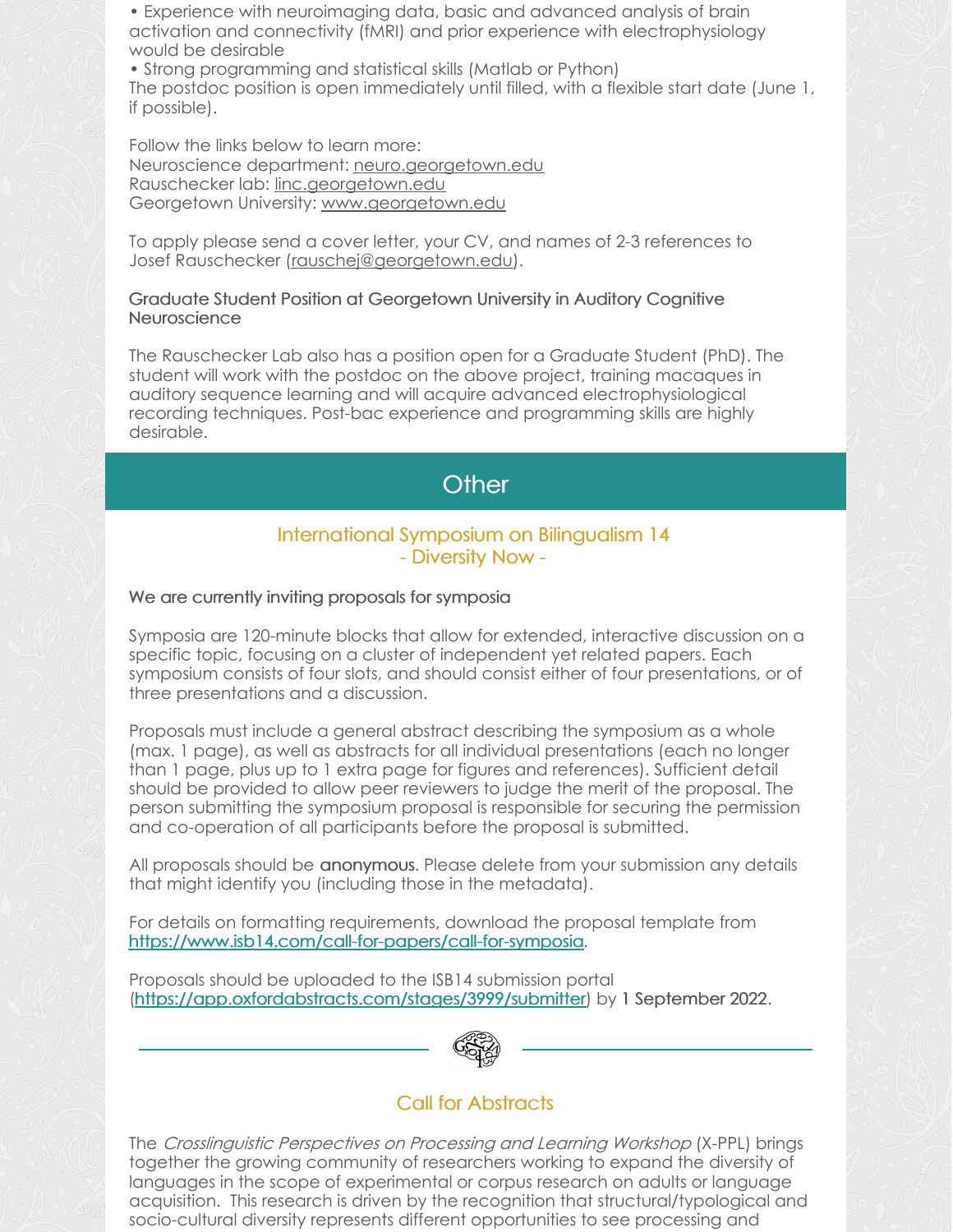learning mechanisms at work. The bulk of processing and acquisition research represents only a small fraction of linguistic diversity, and this risks skewing both our theories and research questions.

The Crosslinguistic Perspectives on Processing and Learning Workshop (X-PPL) aims to fill this gap and provide a platform for cross-linguistic research on language processing and learning. X-PPL 2022 will be hosted by the Center for the Interdisciplinary Study of Language Evolution and the Department of Comparative Language Science at the University of Zurich, and will take place on September 12- 13, 2022.

Keynote speakers:

- **•** Shanley Allen (Technical University Kaiserslautern)
- Matthew Wagers (University of California, Santa Cruz)

The first day of the workshop (September 12) will be held online to allow everyone to present and participate in X-PPL irrespective of where they are located. The second day (September 13) will be held onsite in Zurich to facilitate in-person discussions and conversations. Talks will still be streamed to make it possible to watch from anywhere in the world.

We invite contributions for 20-minute talks on the interface of linguistic diversity and language processing (encompassing production and comprehension), and language learning with the goal of understanding linguistic ontogeny (first language acquisition) and phylogeny (typological diversification, structural evolution). We also invite abstracts on (a) issues that research on language processing and learning outside of the lab might encounter or (b) plans for cross-linguistic work (see below).

Specifically, we invite contributions presenting new evidence on:

- Whether and how grammars are shaped by (cognitive and neurobiological) constraints on processing and learning, and by external pressures
- Whether and how the different grammatical properties of linguistic systems shape processing and learning strategies

We welcome in particular:

- Experimental studies on under-researched languages providing implications for processing and acquisition theories
- Studies examining production, comprehension, or (L1) developmental phenomena in one or more language(s) chosen for differences in their grammatical characteristics
- Studies providing processing-based or learning-based explanations of language change and typological distributions

In addition, we understand that the COVID-19 pandemic has made and is continuing to make cross-linguistic and fieldwork-based research particularly difficult. Therefore, we also welcome abstracts which address:

- Methodological issues which may be specific to cross-linguistic processing (small to non-existent corpora resources, varying literacy levels among speakers, participants who aren't familiar with experiments/technology, etc.) and the solutions which researchers have found to address these issues
- Plans for experimental cross-linguistic work that the presenters would like to get feedback on, such as from researchers new to experimental cross-linguistic work that may particularly benefit from the expertise of the community.
- Methods for processing corpus data for psycholinguistic goals in low-resource languages

Abstracts should be submitted as PDFs to [https://easychair.org/conferences/?](https://easychair.org/conferences/?conf=xppl2022) conf=xppl2022, no later than May 12, 2022. Abstracts should not exceed one A4 page (one additional page for interlinear-glossed examples, references, and figures is allowed).



# FOLLOW US ON SOCIAL MEDIA